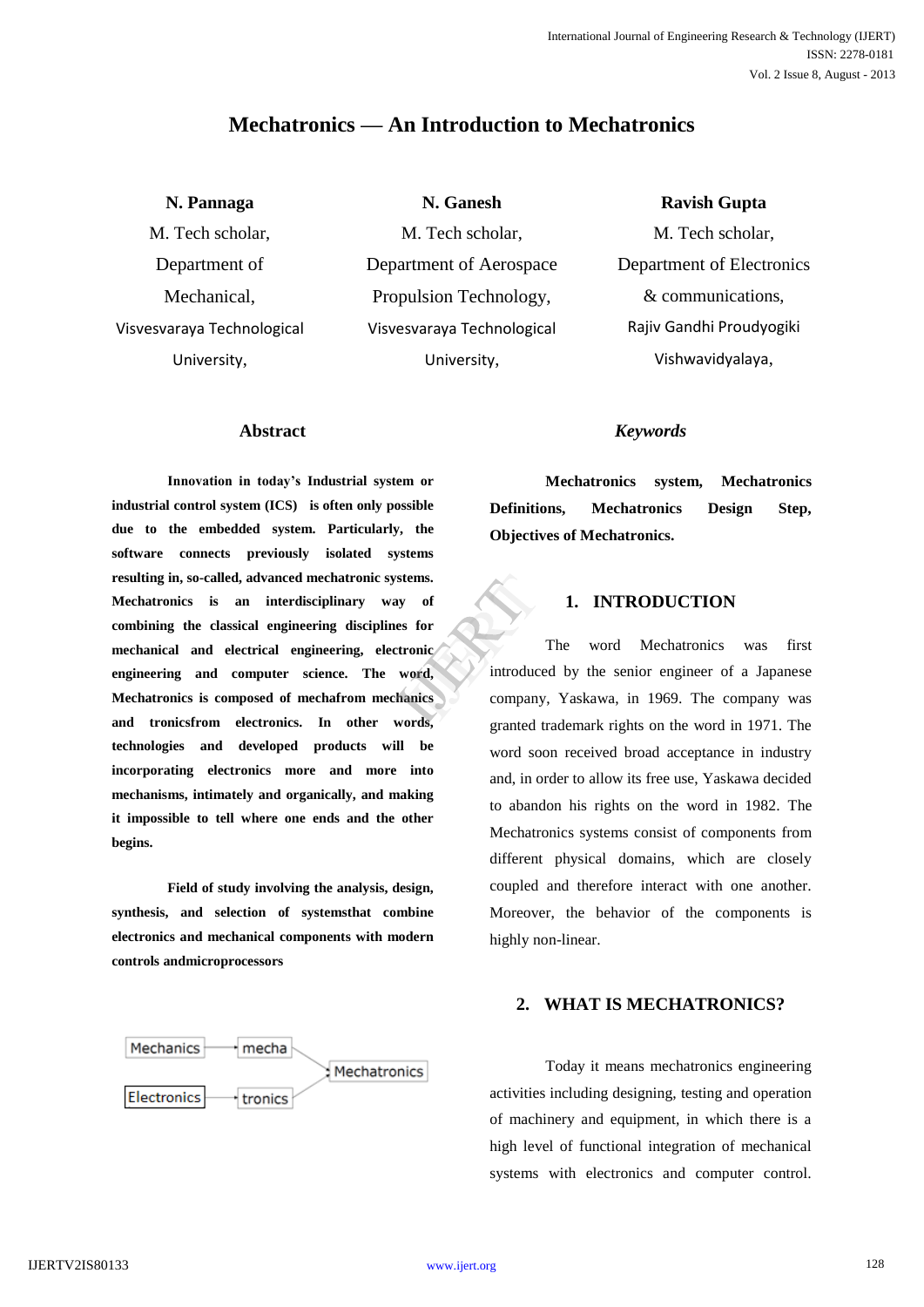Mechatronics is an interdisciplinary field, combining in a synergistic manner the classical knowledge of mechanical engineering, hydraulics, pneumatics, electronics, optics and computer science. A typical mechatronic system picks up signals from the environment, processes them to generate output signals, transforming them for example into forces, motions and actions. The aim of Mechatronics is to improve the functionality of technical systems and the creation of new concepts of machinery and equipment with built-in "artificial intelligence".

Mechatronics provides an opportunity, not only humanization of machines, but also it changes the mindset and the approach to technological issues and most importantly teaching new technologies and ways of acquiring knowledge and skills. The most important feature of mechatronic devices is the ability to process and communicate information accurately in a form of different types of signals (mechanical, electrical, hydraulic, pneumatic, optical, chemical, biological), with high level of automation of these devices.



Figure: - Mechatronics System

Nowadays a lot of machines and even simple household appliance consist of mechanisms driven by motors and actuators with electrical

control circuits. The overall control of these machines is done by programmable components like PLC's, micro-controllers or even PC's. The major difference between conventional machinery with electronic components and mechatronic machinery is that the former adds electronic components, while the latter integrates electronic components. Adding some electronics to a machine means adding additional functions, and integrating electronics means furnishing extended capability to the machinery.

### **3. Mechatronics Definitions**

Mechatronics is the synergistic integration of sensors, actuators, signal conditioning, power electronics, decision and control algorithms, and computer hardware and software to manage complexity, uncertainty, and communication in engineered systems.IEEE (Institute of Electrical and Electronics Engineers) and ASME (American Society Mechanical Engineers) promote the following definition: "Mechatronics is the synergistic integration of mechanical engineering with the electronic control and the intelligent, PCbased control, in the design and manufacturing of goods and processes." France Computer<br>
Computer<br>
Computer<br>
Complexity<br>
Press Computer<br>
Society<br>
Notice Society<br>
Notice Society<br>
Notice Society<br>
Notice Society<br>
Notice Society<br>
Notice Society<br>
Notice Society<br>
Notice Society<br>
Notice Society<br>
Noti

#### **4. Objectives Of Mechatronics**

Mechatronics has mainly the objective to improve technicalproperties, i.e., to make machines work faster and to make manufacturing cheaper. In industry, products and processes are designed fromscratch, and therefore they are known, and dealing with them is a kind of straightforward actionwhere the behavior can be predicted, at least in principle. Even there, however, the complexity oftasks and situations is increasing, leading already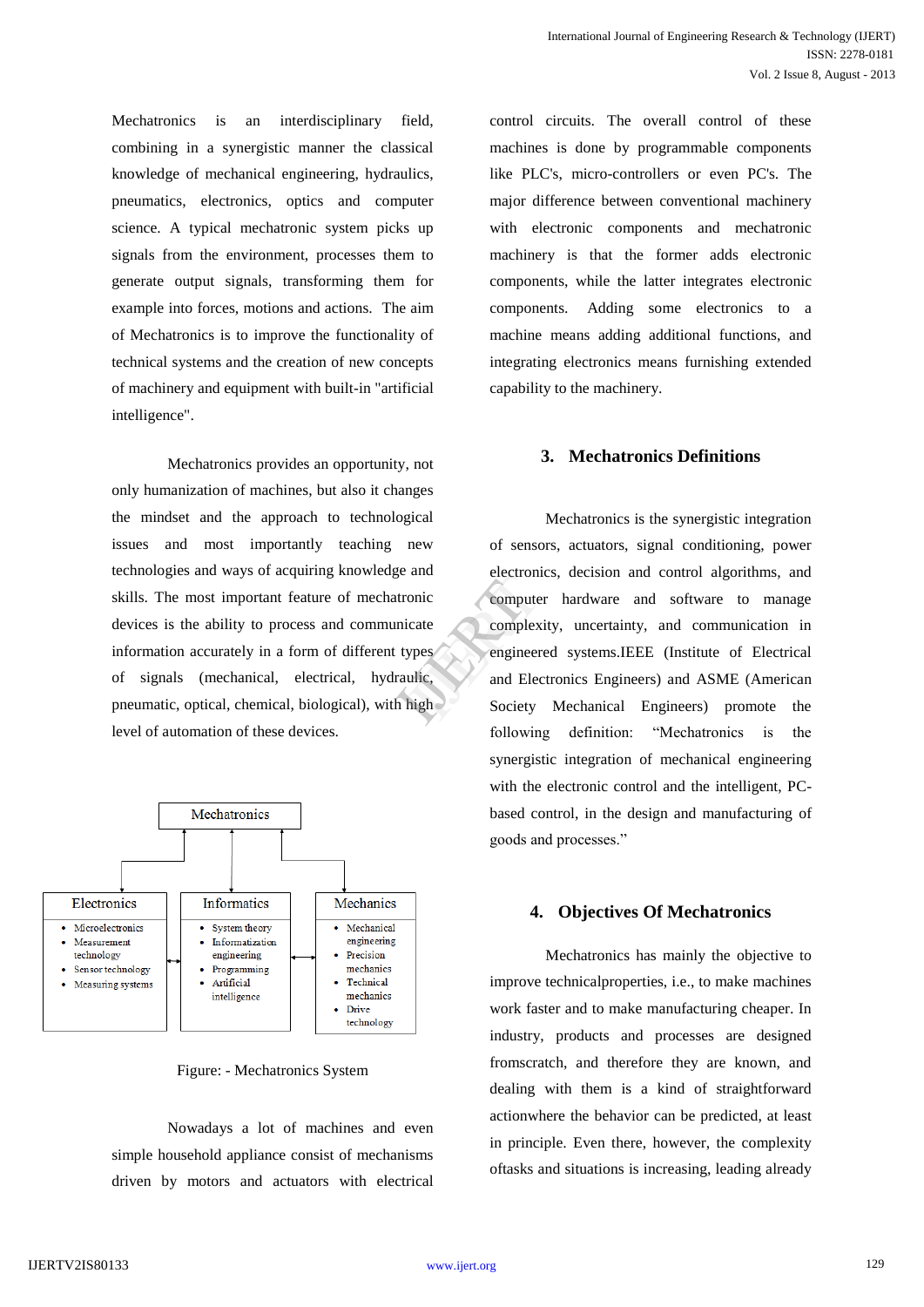to the use of unconventional tools like fuzzy control,neural networks, expert systems, and their combinations. Figure shown the mechatronics industry system



#### **5. Mechatronics Design Step**

Mechatronic products are commonly used in industry and everyday life. Designing of mechatronic products requires aedicated approach that takes into account: interdisciplinary design, market related constraints, multifunctionality, userfriendly operation and demand of minimization of the cost of the whole product operation period. Thus designers who create mechatronic products should possess comprehensive interdisciplinary knowledge, ability to co-operate in an interdisciplinary designing team as well as team management skills, and knowledge how to use the up-to-date tools of computer aided engineering. Additionally the know-how in scheduling and carrying out prototyping of mechatronic systems is very useful.

#### **6. Type of Elements**

#### **Electromechanical elements: -**

Sensors, A variety of physical variables can be measured using sensors. Actuators, DC servomotor, stepper motor, relay, solenoid, speaker, light emitting diode (LED), shape memory alloy, electromagnet, and pump apply commanded action on thephysical process.IC-based sensors and actuatorsdigital-compass, potentiometer, etc.



**Fig: - Mechatronics Design Process**

#### **Electrical elements:-**

Electrical components e.g., resistor (R), capacitor (C), inductor (L), transformer, etc

#### **Electronic elements:-**

Analog/digital electronics, transistors, thyristors, opto-isolators, operationalamplifiers, power electronics, and signal conditioning.

# **Control interface /computing hardware elements:-**

Analog-to-digital (A2D) converter, digital-to-analog (D2A) converter, digitalinput/output (I/O), counters, timers,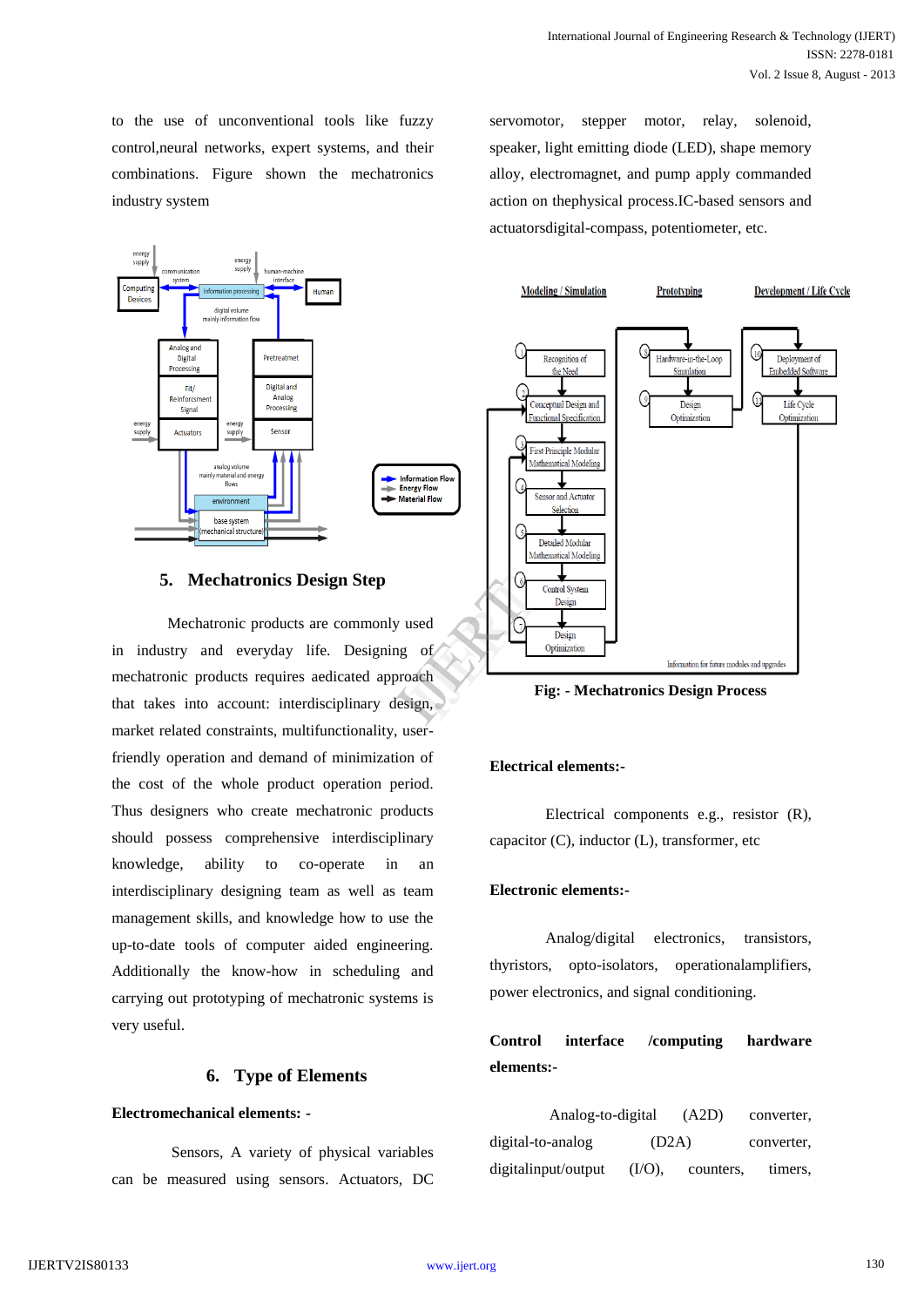microprocessor, microcontroller, dataacquisition and control (DAC) board, and digital signal processing (DSP) board

#### **Computer/Information System:-**

Computer elements refer to hardware/software utilized to perform, computeraided dynamic system analysis, optimization, design, and simulation, virtual instrumentation, rapid control prototyping, hardware-in-the-loop simulation, PC-based data acquisition and control

#### **Elements of Mechatronics:-**

Typical knowledgebase for optimal design and operation of mechatronic systems comprises of: – Dynamic system modelling and analysis. Thermo-fluid, structural, hydraulic, electrical, chemical, biological, etc.– Decision and control theory, Sensors and signal conditioning, Actuators and power electronics, Data acquisition. A2D, D2A, digital I/O, counters, timers, etc.– Hardware interfacing, Rapid control prototyping, Embedded computing.Balance theory, simulation, hardware, and software.

Mechatronics is the result of applying information systems to physicalsystems. The physical system, the rightmost dotted block, consists of mechanical, electrical, andcomputer (electronic) systems as well as actuators, sensors, and real time interfacing. Sensorsand actuators are used to transduce energy from high power, usually the mechanical side, to lowpower, the electrical and computer or electronic side. The block labeled mechanical systemsfrequently consists of more than just mechanical components and may include fluid, pneumatic,thermal, acoustic, chemical, and other disciplines as well.

#### **7. New Research Challenges**

These interactively cooperating, intelligent machines lead to new research topics in the controltechniques of mechatronics and in other areas as well. It will be important that a machine and itscomponents have learning capabilities, selfadaptation and self-calibration. Techniques such as thecombination of neural networks, and fuzzy control with expert systems will further emphasize theimportance of software.



**Fig: - Elements of Mechatronics**

Mechatronic Engineering is the engineering discipline concerned with the research, design, implementation and maintenance of intelligent engineered products and processes enabled by the integration of mechanical, electronic, computer, and software engineering technologiesSpecific expertise areas can include: mand<br>
ing,<br>
design, if<br>
ion.<br>
the intelligent<br>
enabled<br>
ing,<br>
electronic,

- Artificial Intelligence Techniques
- Avionics Computer Hardware and Systems Control Systems
- Data Communications and Networks
- Dynamics of Machines and Mechanisms
- Electromagnetic Energy Conversion
- Electronics
- Embedded & Real-time Systems
- Fluid Power and other Actuation Devices
- Human-Machine Interface Engineering and Ergonomics
- Industrial Automation
- Measurement, Instrumentation and Sensors
- Mechanical Design and Material Selection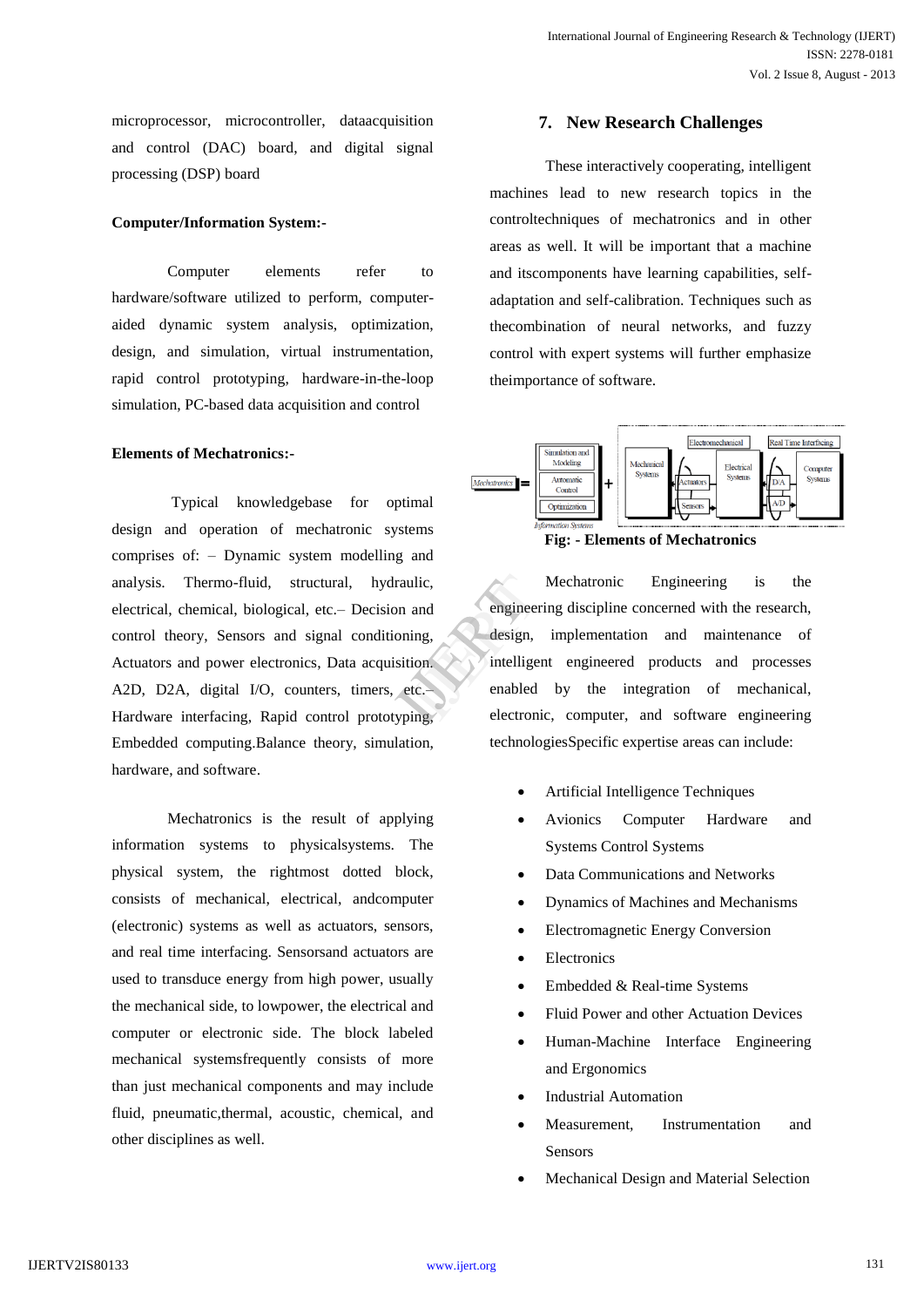- Mechatronic Design and System Integration
- Modelling and Simulation
- Motion Control
- Power Electronics
- Process Management, Scheduling, Optimization, and Control
- Process Plant and Manufacturing Systems
- Robotics
- Signal Processing
- Smart Infrastructure
- Software Engineering
- Systems Engineering
- Thermofluids
- Haptic Interfaces
- Medicals
- Automation
- Robotics
- Control
- Mechanical Vibrations

# **8. Mechatronics In Medicine**

In 1985 the Department of Mechanical Engineering at Imperial College began research into medical robotics for neurosurgery. Further research into a robot for prostatectomy, commencing in 1988 culminated, in 1991, in a "World First" with the demonstration of robotic prostate surgery. This robot was the first to actively remove tissue from a human patient in an operating theatre. With the expansion of robotic surgery applications, the Mechatronics in Medicine Laboratory was set up in 1993, as part of the Computer Aided Systems Engineering Section, to research and develop mechatronic aids to surgery. The group has developed mechatronic applications in fields as diverse as neurosurgery, magnetic resonance imaging (MRI) compatible robotics, haptic training systems for surgeons, urological

surgery and orthopaedics, high intensity focused ultrasound and blood sampling.

# **9. New Applications**

i-VTEC, Micro Air Vehicles, Pistonless Pump, Multi Air Engine, Six Stroke Engine, Solar Cars, Thermo Acoustic Refrigeration, Biodeisel, Digital Twin Spark Ignition, Nano Enabled Coating Makes Aircraft Invisible, Automatic Transmission In Cars, Nitro Shock Absorbers, Hypercar, 3d Machine Vision Systems, Geothermal Energy, Cryogenic Heat Treatment, Next Generation 2- Stroke Engine, Microturbines, Next Generation Engines, Tidal Energy, Air Craft Hydraulic System, Cruise Missile Technology, Camless Engine, Automatic Vehicle Locator, Autonomous Car, Solar Energy Through Solar Space Stations, Anti-Lock Braking Sensors, Air Muscles, SkyBus Technology, Scramjet Engine, Pollution Less Engine, Paper Battery, Nano IC Engine, Liquid Nitrogen, Gasoline Direct Injection, Emulsified Ethanol, Direct Injection Diesel Engine, Vehicle Dynamics, Valvetronics, Tidal Power, Hovercraft, Infrared Curing and Convection Curing, Aeroplane Propulsion System, Running gearing, Fuel Energizer, GPS And Applications, Selective Laser Sintering, Agile Manufacturing, Cryocar, Cylinder deactivation, Dyna-cam engine, Apache Helicopter, CAMM Systems, Friction Stir Welding, HEMI engines, Just In Time Manufacturing, Lean manufacturing, Quality improvement tool "poka yoke", MEMS for Space, Personal Protection ,, Mine Detection Using Radar Bullets, Overall Equipment Effectiveness, Predictive Maintenance using Thermal Imaging, Methanol Fueled Marine Diesel Engine, Quality function deployment, Quasi turbine, Robots In Radioactive Environments, Sidewinder Missile, Smart Materials, Transit Engine, A<br>Car, Solar<br>Anti-Lock<br>Technolog<br>Engine, I<br>Nitrogen.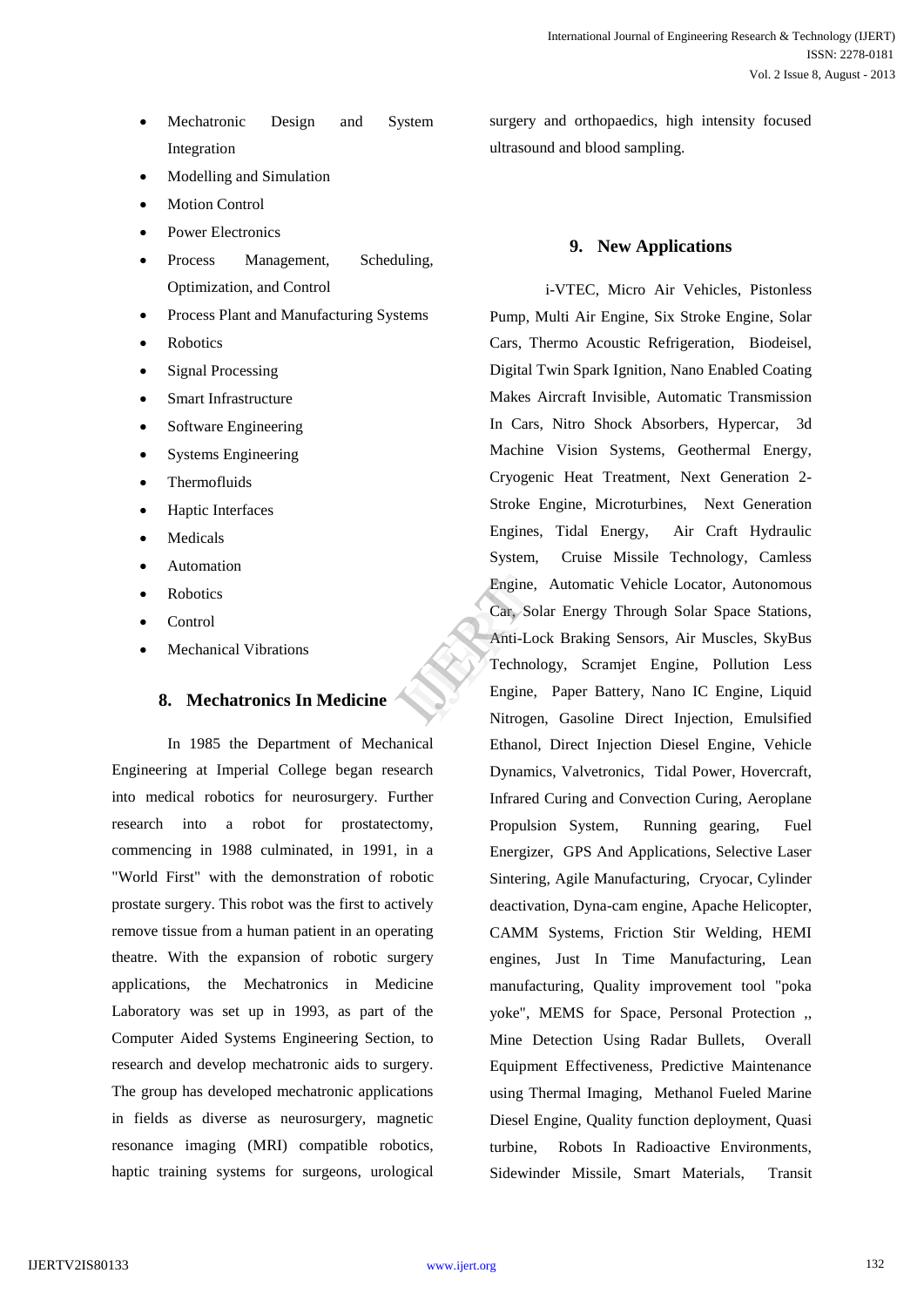Mixer & Concrete Pump, Turbofan Engine, Solar Sails, Ultrasonic Metal Welding, The Hy-Wire Car, Thermal Barrier Coatings, Ultrasonic Techniques for hidden corrosion detection, Solar-powered vehicles , Two Stroke Engine Using Reed Valves, Vacuum Braking System, Variable Valve Timing In I.C. Engines, Space Elevator, Supercavitation, Thermal shock on interfacial adhesion of thermally conditioned, Total Productive Maintenance, Welding Robots , Air powered cars, Biomechatronic Hand , Computer Aided Process Planning , Re-entry of Space Vehicle, Sensotronic Brake Control, Skid Steer Loader and Multiterrain Loader, Space Robotics, Space Shuttles and its Advancements, Continuously variable transmission (CVT), Cryogenic grinding, Design, Analysis, Fabrication And Testing Of A Composite Leaf Spring, F1 Track Design and Safety, Green Engine, Head And Neck Support (HANS), Hydro Drive , Fractal Robots, Smart Bombs,, Military Radars, Stealth Fighter, Handfree Driving, Solar Power Satellites (SPS), Nano Technology, Iontophoresis, Aerodynamics, Micro-Electromechanical Systems. Preen<br>
ydro 10. Esse<br>
itary Wile<br>
olar 0471<br>
ogy, 11. Hyu<br>
of 0

### **10. References**

- 1. Nadine Le Fort-Piat, Alain Bourjault Recent Trends in Mechatronics ISTE Publishing Company | 2003 | ISBN: 1903996465 | Pages: 128
- 2. D. G. Alciatore and M. B. Histand, Introduction to Mechatronics and Measurement Systems, McGraw Hill, 1998.
- 3. T. Mori, "Mechatronics," Yasakawa Internal Trademark Application Memo, 21.131.01, July 12, 1969.
- 4. Advanced Mechatronics: Monitoring and Control of Spatially Distributed SystemsWorld Scientific Publishing Company | ISBN: 9812771816 | 2008-11-06
- 5. NikolayAvgoustinov, "Modelling in Mechanical Engineering and Mechatronics: Towards Autonomous Intelligent Software Models" Springer | 2007 | ISBN: 1846289084 | 226 pages
- 6. Masaharu Takano, Tatsuo Arai, Eiji Arai, "Human Friendly Mechatronics"Publisher: Elsevier | ISBN: 0444506497 | 2001 |
- 7. Godfrey Onwubolu, "Mechatronics: Principles and Applications"Butterworth-Heinemann | 2005-06-28 | ISBN:0750663790
- 8. Mechatronic Systems: Devices, Design, Control, Operation and Monitoring Publisher: CRC | Pages: 496 | 2007-10-17 | ISBN 0849307759 |
- 9. de Silva W., "Mechatronics : An Integrated Approach" Publisher: CRC Press Inc | ISBN: 0203502787 | 2004
- 10. Essentials of Mechatronics 280 pages | Wiley-Interscience (June 5, 2006) | ISBN-10: 047172341X
- 11. Hyungsuck Cho "Optomechatronics: Fusion of Optical and Mechatronic Engineering (Mechanical Engineering)" CRC | 2005-11- 29 | ISBN: 0849319692
- 12. Edwin Kiel, E. Kiel "Drive Solutions: Mechatronics for Production and Logistics" Springer | 2008-01-28 | ISBN: 3540767045
- 13. Andrzej M. Pawlak "Sensors and Actuators in Mechatronics: Design and Applications" CRC | 2006-07-28 | ISBN: 0849390133
- 14. ClarenceW. de Silva " Mechatronic Systems: Devices, Design, Control, Operation and Monitoring Series) " CRC (October 17, 2007) | ISBN: 0849307759
- 15. by M. Nakamura , S. Goto , N. Kyura , T. Zhang , Masatoshi Nakamura , Satoru Goto , NobuhiroKyura " Mechatronic Servo System Control " Springer ; 1 edition | 2004 | English | ISBN: 3540210962